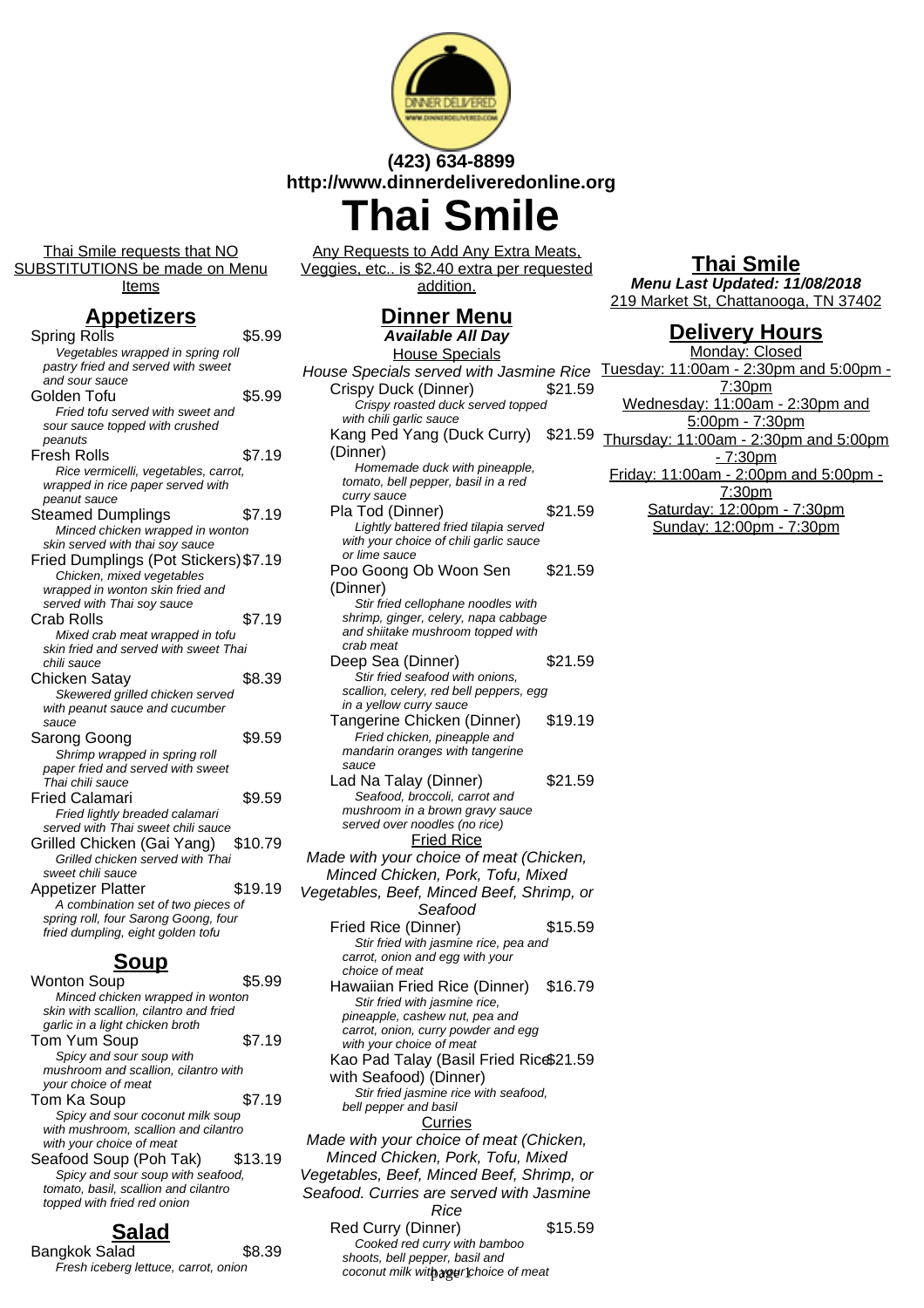and tomato with a peanut sauce on the side

- Yum Woon Sen \$10.79 Cellophane noodles with shrimp, scallion, red onion, carrot, cilantro and celery mixed in a spicy lime sauce topped with peanuts
- Yum Gai \$10.79 Chicken, scallion, red onion, carrot, cilantro and celery mixed in a lime sauce
- Seafood Salad (Yum Talay) \$13.19 Seafood, scallion, red onion carrot, cilantro and celery mixed in a lime sauce

#### **Kids Menu**

**Add Chicken or Mixed Vegetables for \$2.40 extra** Kid's Fried Chicken Noodle \$9.59

(Egg) Kid's Chicken Noodle Soup \$9.59 Kid's Chicken Fried Rice (Egg)\$9.59

#### **Side Orders**

| Side Cup of Peanut Sauce           | \$2.20 |
|------------------------------------|--------|
| Side of Steamed Jasmine Rice\$2.40 |        |
| Side of Steamed Brown Rice \$3.60  |        |
| Side of Steamed Rice Noodles\$2.40 |        |
| Side of Steamed Broccoli           | \$3.60 |
| Side of Steamed Vegetables         | \$3.60 |
| with Broccoli, Carrot, Cabbage,    |        |
| String Bean, and Napa Cabbage      |        |
| Side of Fried Egg                  | \$2.40 |
|                                    |        |

#### **Desserts**

| Mango sticky rice                 | \$6.99 |
|-----------------------------------|--------|
| <b>Fried Ice Cream</b>            | \$7.19 |
| Deep-fried breaded Vanilla Ice    |        |
| Cream topped with Blueberry Glaze |        |
| and Whipped Cream                 |        |
| Coconut Ice Cream                 | \$7.40 |
| A traditional Thai Ice Cream      |        |
| Chocolate Ice Cream               | \$7.19 |
| Vanilla Ice Cream                 | \$7.19 |
| Lychee Sorbet Ice Cream           | \$7.19 |
| Mango Sorbet Ice Cream            | \$7.19 |
|                                   |        |

- Panang Curry (Dinner) \$15.59 Cooked panang curry with bell pepper, pea and carrot, basil, lime leaves and coconut milk with your choice of meat. \*May contain peanuts Pineapple Curry (Dinner) \$15.59 Cooked red curry with pineapple, tomato, bell pepper, basil, coconut milk and topped with cashew nut with your choice of meat Green Curry (Dinner) \$15.59 Cooked green curry with bamboo shoots, bell pepper, basil and coconut milk with your choice of meat Yellow Curry (Dinner) \$15.59 Cooked yellow curry with onions, tomato, potato and coconut milk with your choice of meat Musamun Curry (Dinner) \$15.59 Cooked musamun curry with onion,
- potato, peanut and coconut milk with your choice of meat

#### **Noodles**

**Made with your choice of meat (Chicken, Minced Chicken, Pork, Tofu, Mixed Vegetables, Beef, Minced Beef, Shrimp, or Seafood** Pad Thai (Dinner) \$15.59 Stir fired thin rice noodles with egg, bean sprout and scallion in a pad thai sauce with your choice of meat served with crushed peanut Pad See Eu (Dinner) \$15.59 Stir fried wide rice noodles with egg, broccoli and carrot in a sweet soy sauce with your choice of meat Pad Kee Mao (Dinner) \$15.59 Stir fried wide rice noodles with onion, bell pepper, tomato and basil in a spicy basil sauce with your choice of meat Pad Woon Sen (Dinner) \$15.59 Stir fried cellophane noodles with onion, scallion, celery, carrot, mushroom, red bell pepper and egg in a mushroom soy sauce with your choice of meat Gai Kua (Dinner) \$15.59 Stir fried wide rice noodles with chicken, egg, celery and scallion in a mushroom soy sauce Arkahnay Noodle (Dinner) \$21.59 Stir fried wide rice noodles with seafood, onion, scallion, celery, red bell pepper and egg in a special yellow curry sauce Thai Noodle Soup (Dinner) \$15.59 Thin rice noodles with bean sprouts, scallion, fried garlic and cilantro in a chicken broth with your choice of meat Duck Noodle Soup (Dinner) \$21.59 Thin rice noodles with roasted duck, bean sprout, scallion, fried garlic and cilantro in a special soup

#### **Entrees**

**Made with your choice of meat (Chicken, Minced Chicken, Pork, Tofu, Mixed Vegetables, Beef, Minced Beef, Shrimp, or Seafood. Entrees served with Jasmine Rice**

Bangkok Spicy (Dinner) \$15.59 Stir fried with onion, bell pepper, mushroom, carrot and cashew nut in a spicy brown sauce with your choice of meat \$15.59

Garlic and Black Pepper (Dinner)

Stir fried with garlic, black pepper topped with steamed broccoli in a